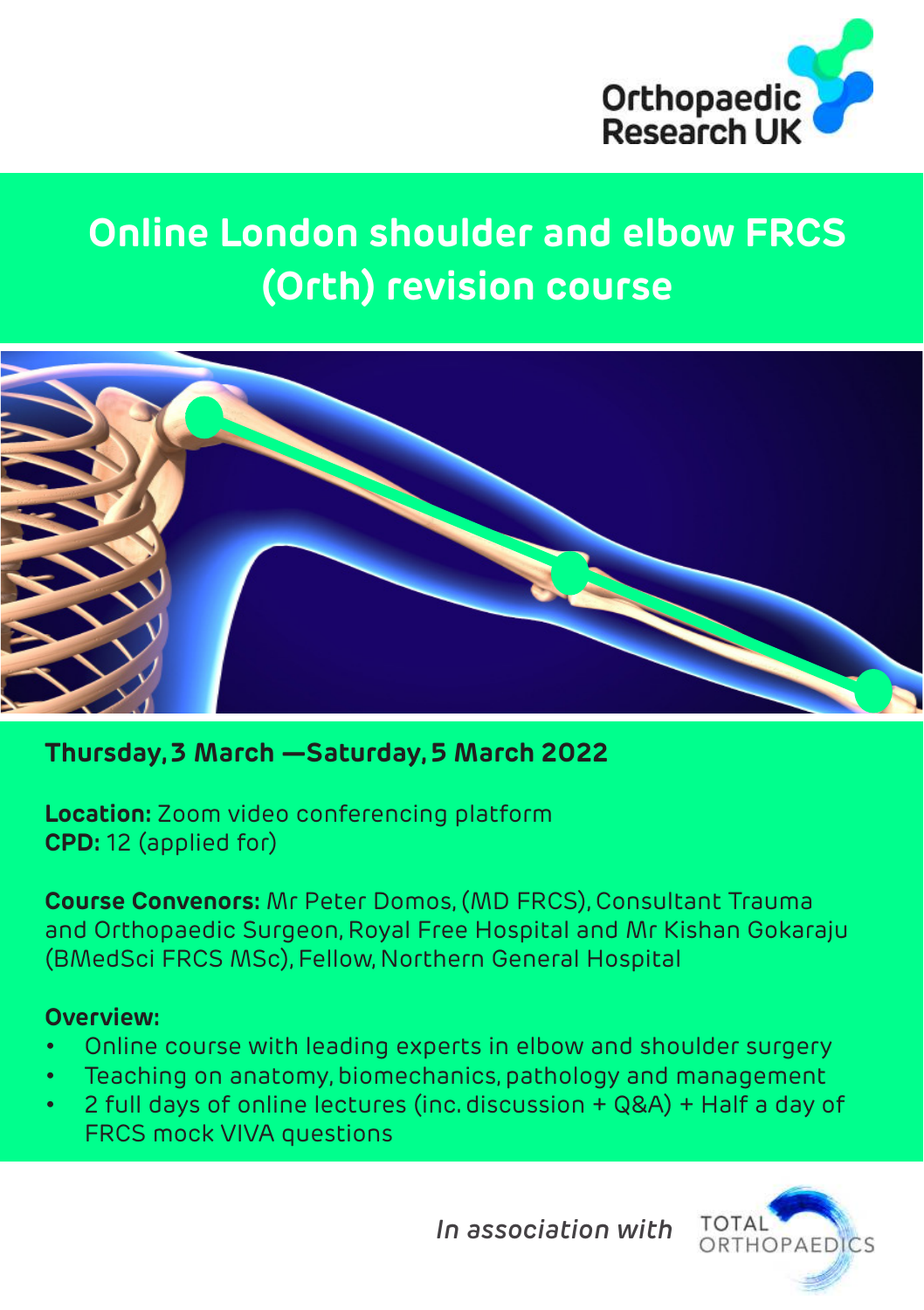# **DAY 1: Thursday, 3 March 2022**

| 08:20 | Delegates log into Zoom                                                                                                                                              |
|-------|----------------------------------------------------------------------------------------------------------------------------------------------------------------------|
| 08:25 | <b>Welcome &amp; Introduction</b>                                                                                                                                    |
| 08:30 | <b>Shoulder Anatomy, Biomechanics &amp; Approaches</b><br>Simond Jagernauth - Consultant Shoulder & Elbow<br>Surgeon<br>North Middlesex Hospital                     |
| 09:30 | <b>Elbow Anatomy, Biomechanics &amp; Approaches</b><br>Simon Booker - Consultant Shoulder & Elbow Surgeon<br>Northern General Hospital, Sheffield Teaching Hospitals |
| 10:30 | <b>Refreshments</b>                                                                                                                                                  |
| 10:45 | <b>Clavicle Fractures, ACJ &amp; SCJ Injuries</b><br>Philip Ahrens - Consultant Shoulder & Elbow Surgeon<br>Royal Free Hospital                                      |
| 11:30 | <b>Scapula Fractures &amp; Injuries</b><br>Livio Di Mascio - Consultant Upper Limb Surgeon<br>Royal London Hospital, Barts Health                                    |
|       |                                                                                                                                                                      |
| 12:10 | Lunch                                                                                                                                                                |
| 13:00 | <b>Shoulder and Elbow History &amp; Exam</b><br>Paul Robinson - Consultant Shoulder & Elbow Surgeon<br>Peterborough City Hospital                                    |
| 14:00 | <b>Proximal Humerus Fractures &amp; Management</b><br>Nick Aresti - Consultant Shoulder & Elbow Surgeon<br>Whips Cross Hospital, Barts Health                        |
| 14:45 | <b>Elbow Fractures</b><br>Andrew Sankey - Consultant Shoulder & Elbow Surgeon<br>Chelsea & Westminster Hospital                                                      |
| 15:45 | <b>Refreshments</b>                                                                                                                                                  |
| 16:00 | <b>Humerus Shaft and Distal Humerus Fractures</b><br>Niel Kang - Consultant Shoulder & Elbow Surgeon<br>Addenbrookes Hospital                                        |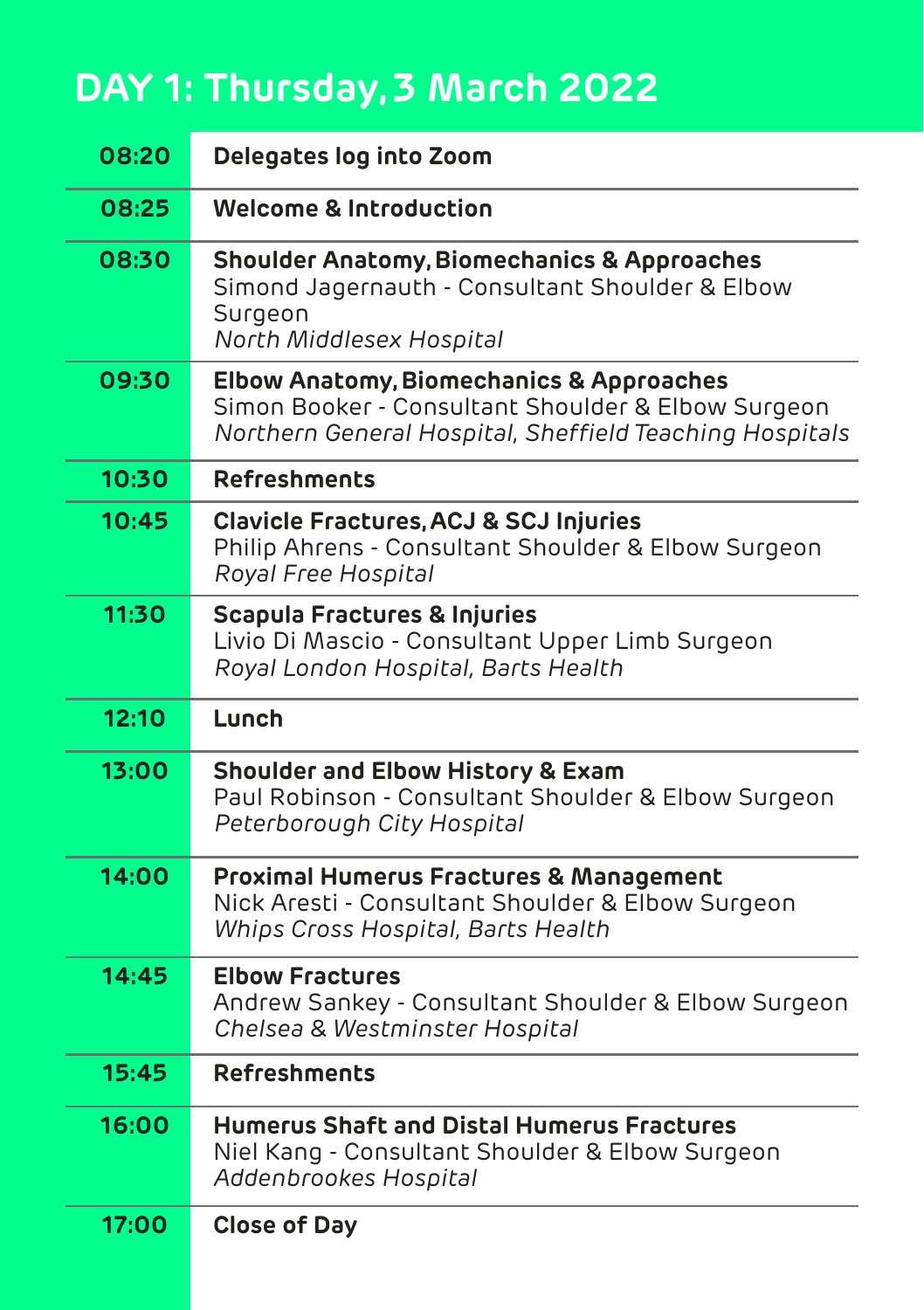# **DAY 2: Friday, 4 March 2022**

| 08:20 | Delegates log into Zoom                                                                                                                                                          |
|-------|----------------------------------------------------------------------------------------------------------------------------------------------------------------------------------|
| 08:30 | <b>Shoulder Instability</b><br>Henry Colaco - Consultant Shoulder & Elbow Surgeon<br>Royal Hampshire County Hospital                                                             |
| 09:30 | Impingement Syndrome & Rotator Cuff Disorders<br>Rupen Dattani - Consultant Shoulder & Elbow Surgeon<br>Chelsea & Westminster Hospital                                           |
| 10:30 | <b>Refreshments</b>                                                                                                                                                              |
| 10:45 | <b>Painful and/or Stiff Shoulder</b><br>Simon Lambert - Consultant Shoulder & Elbow<br>Surgeon<br>University College London Hospital                                             |
| 11:45 | Lunch                                                                                                                                                                            |
| 12:30 | Principles of Shoulder Arthroplasty in Elective and<br><b>Trauma Surgery</b><br>Nick Little - Consultant Upper Limb Surgeon<br>Epsom & St Hellier NHS Trust (& South West London |
| 13:30 | <b>Common Elbow Conditions 1 - Soft Tissue Conditions</b><br>Toby Baring - Consultant Shoulder & Elbow Surgeon<br>Homerton University Hospital                                   |
| 14:10 | <b>Refreshments</b>                                                                                                                                                              |
| 14:30 | Common Elbow Conditions 2 - Elbow Joint &<br>Arthroplasty<br>David Butt - Consultant Shoulder & Elbow Surgeon<br>Royal National Orthopaedic Hospital                             |
| 15:30 | <b>Elbow Instability</b><br>Jagwant Singh - Consultant Shoulder & Elbow Surgeon<br>Lewisham University Hospital                                                                  |
| 16:30 | <b>Discussion / Q&amp;A</b>                                                                                                                                                      |
| 16:40 | <b>Close of Day</b>                                                                                                                                                              |